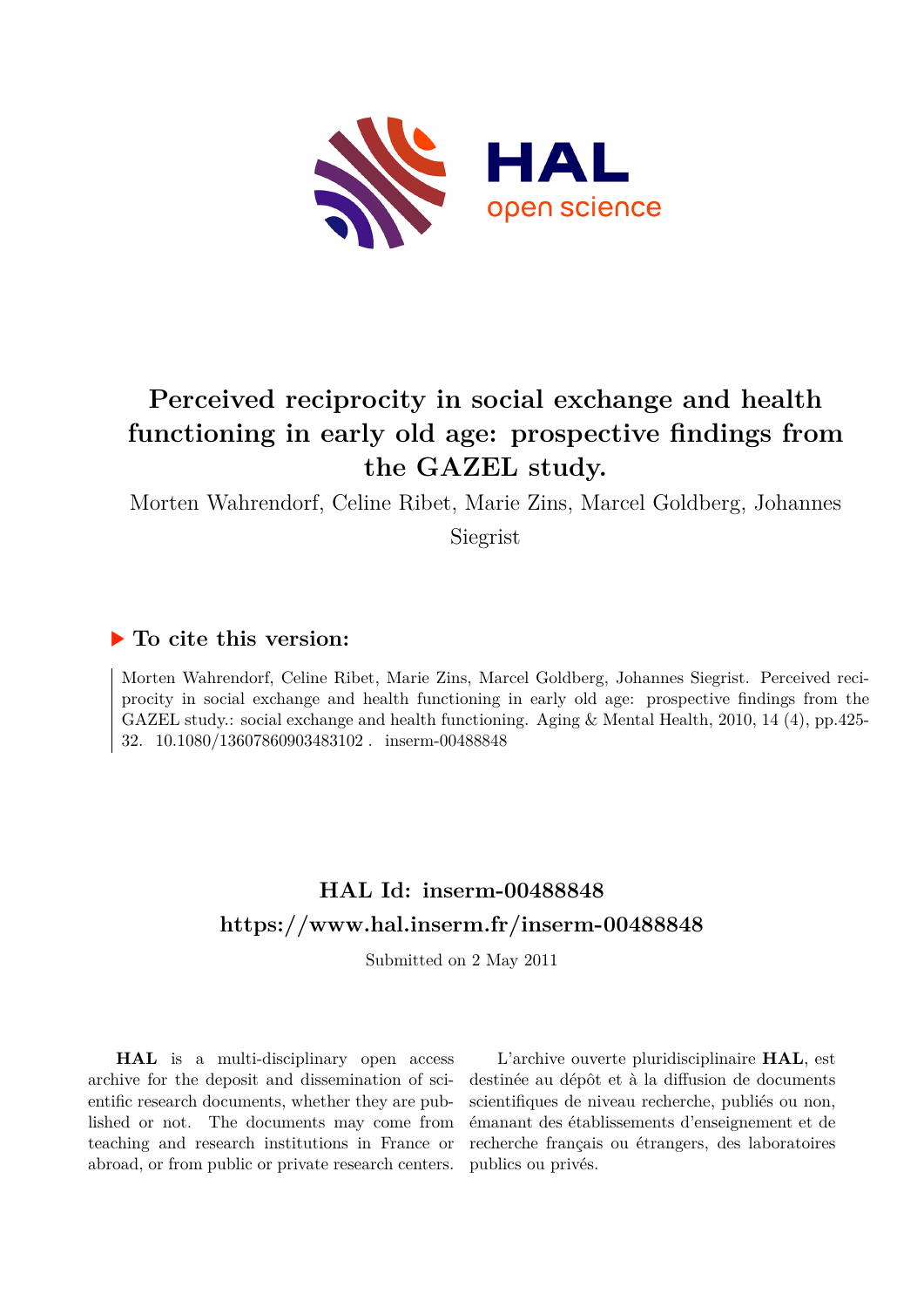# *Perceived reciprocity in social exchange and health functioning in early old age: prospective findings from the GAZEL study*

**Morten Wahrendorf** 1 \* **, Celine Ribet** <sup>2</sup> **, Marie Zins** <sup>2</sup> **, Marcel Goldberg** <sup>3</sup> **, Johannes Siegrist** <sup>1</sup>

*Department of Medical Sociology 1 University of Duesseldorf , DE*

*Equipe RPPC 2 CETAF , H*ô*pital Paul Brousse Bat 15/16 16 av Paul Vaillant Couturier 94807 Villejuif,FR*

<sup>3</sup> Santé publique et épidémiologie des déterminants professionnels et sociaux de la santé INSERM : U687, IFR69, Université Paris Sud -*Paris XI , Universit*é *de Versailles-Saint Quentin en Yvelines , H*ô*pital Paul Brousse 16, av Paul Vaillant Couturier 94807 VILLEJUIF,FR* \* Correspondence should be adressed to: Morten Wahrendorf <wahrendorf@uni-duesseldorf.de >

# **Abstract**

**Objectives**

**To assess prospectively the effects of perceived non-reciprocity of exchange in three different types of social engagement on health functioning in early old age.**

# **Methods**

**In the frame of the prospective French Gazel cohort study, data on reciprocity in three types of role-related social engagement (principal regular activity in everyday life, marital role relationship, trusting relationships in civic life) were collected in 8679 men and 2742 women (mean age: 60.4 years) in 2005. Two years later, health functioning was assessed, using the SF-36 mental and physical component scores, as well as self perceived health. Multivariate regressions were calculated, controlling for important confounders including baseline self-perceived health.**

# **Results**

**Consistent effects of perceived non-reciprocity in all three types of social exchange on mental and physical health functioning were observed. After adjustment for relevant confounders including baseline self-perceived, health effect were attenuated, but largely remained significant.**

# **Conclusions**

**Findings underline the importance of the quality of social exchange (reciprocity vs. non-reciprocity) for health functioning in early old age.**

**MESH Keywords** Aged ; Aging ; psychology ; Cohort Studies ; Female ; France ; Humans ; Interpersonal Relations ; Male ; Middle Aged ; Prospective Studies ; Questionnaires ; Regression Analysis ; Social Behavior

**Author Keywords** SF-36 ; self-perceived health ; prospective cohort study ; social reciprocity ; social roles

# **Introduction**

Healthy aging has repeatedly been associated with people's engagement in some type of regular social activity where skills and capabilities are used and where interpersonal exchange is experienced (Bath & Deeg, 2005 ; Mendes de Leon, 2005 ). Studies so far mainly focused on the relevance of frequency and type of social engagement for healthy aging. For instance, a curvilinear relationship between frequency of volunteering and health was documented, with poorer health among those who engage very rarely and those who engage very often (Musick, Herzog, & House, 1999 ; Van Willigen, 2000 ; Luoh & Herzog, 2002). Additional studies showed that type of activity matters, where volunteering is more often related to health improvements among older people than caring for a sick or disabled person (Everard, Lach, Fisher, & Baum, 2000 , Wahrendorf, Knesebeck, & Siegrist, 2006 ). In this latter case, demands may overtax people's resources in the long run, thus eliciting chronic stress and exhaustion (Yee & Schulz, 2000 ; Lee, Colditz, Berkman, & Kawachi, 2003 ).

The quality of interpersonal exchange experienced during social engagement has received less attention although the socio-emotional ' gains' (e.g. perceiving recognition, experiencing esteem and gratitude) and 'costs' (experiencing conflicts or aversive reactions from other persons) may influence health and well-being quite substantially. The socio-emotional dimension of interpersonal exchange lies at the core of a theoretical model of social stress and health, effort-reward imbalance (Siegrist 1996 , Siegrist, Knesebeck, & Pollack 2004 ).

This model is based on the norm of reciprocity in contractual social exchange. According to this norm, any action or service provided by person A to person B that has some utility to B is expected to be returned by person B to person A where the exchange expectancy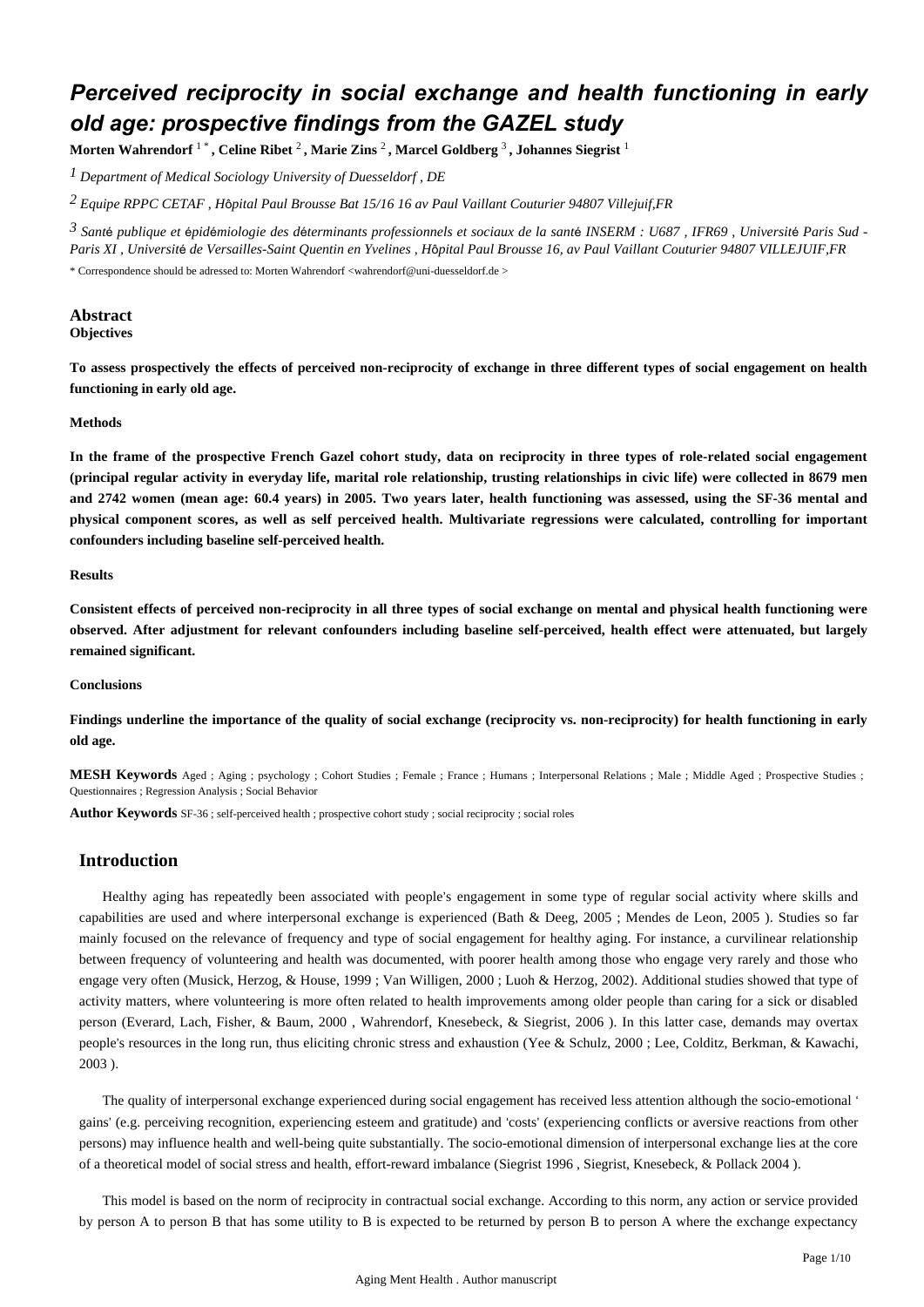concerns some agreed-upon standard of equivalence (Gouldner, 1960 ). If this norm is violated because a service in return is denied or fails to meet an agreed-upon level of equivalence the social relationship is threatened, or in case of its continuation, strong negative emotions of anger and frustration are elicited among those concerned, resulting in a sense of being treated unfairly and in an unjust way. When experienced recurrently, injustice of exchange in important social role relations may result in adverse health effects due to chronic stress reactions.

High effort in combination with low reward at work was shown to adversely affect health (Tsutsumi & Kawakami, 2004; Siegrist 2005 ). In this contractual relationship between employers and employees, three types of reward are distinguished: money, promotion prospects and job security, and esteem. Further applications of this concept of non-reciprocity in social exchange concern close social relationships and different types of social engagement in past employment (Chandola, Marmot, & Siegrist, 2007 ; Knesebeck & Siegrist, 2003 ; Wahrendorf et al. 2006 ). In either case, failed reciprocity was associated with reduced health, at least in several cross-sectional investigations.

In this study we set out to test the association of experienced or failed reciprocity of exchange in three different types of social engagement with health functioning in a prospective study. The three types are, first, the principal regular activity in everyday life in early old age (the more formalised social roles of paid or unpaid work), second, the more intimate marital role relationship, and third, a less formalized type of exchange, trusting relationships in civic life. Although these three types of social engagement vary with respect to the degree of formalization the amount of expected demands and the nature of rewards returned, they nevertheless share a common basic trait, the norm of social reciprocity. Analysing associations of failed reciprocity with health functioning prospectively is important because the effect of quality of exchange on health functioning can not be tested in cross-sectional designs, due to the risks of common methods variance and reverse causation. More specifically, we test the hypothesis that reported non-reciprocity of exchange in three main types of social engagement in early old age increases the risk of poor health functioning later on, and thus, may reduce the probability of healthy aging.

### **Methods**

#### **Study population**

Data were obtained from the GAZEL cohort study (Goldberg et al., 2007 ) initiated in 1989 among employees of the French National Electricity and Gas Company (EDF-GDF). At study onset the sample included 20,625 participants, comprising 15,011 men and 5,614 women. Since then, a self-administered questionnaire has been sent yearly to the participants. A majority of the participants of the survey conducted in 2005 were retired (90% of men and 63% of women). The 2005 wave included information on our main exposure variable: reciprocity in different types of social engagement (see below). The response rate in 2005 was 75 per cent. Data on health dimensions studied were obtained from the 2007 survey (same response rate). In this analysis the sample is restricted to respondents that participated in 2005 and 2007 with complete socio-demographic information, leaving a sample of 11421 men and women. Although the GAZEL cohort represents a specific employment sector the study population was recruited from urban and rural areas throughout France, representing a wide range of occupations and a socioeconomic structure that is well-comparable to the French population, e.g. in terms of educational attainment (for a detailed cohort profile see: Goldberg et al. 2007 ).

#### **Measures**

#### *Perceived reciprocity in social exchange*

The quality of interpersonal exchange in terms of reported reciprocity/non-reciprocity was assessed in three different types of social engagement, using standardised questionnaire items. The first type concerns respondent's main current activity. Participants who were still employed referred to their work, whereas non-employed and retired participants were free to refer to any other type of main activity, such as volunteering or homework (1 item). The second type of engagement concerns the partnership relation, usually marital relationships, and in particular the balance between give and take in everyday life (2 items). Third, less specified engagements in civic life were addressed where trust matters (2 items) (see appendix). The four items measuring exchange in marital life and trusting relationships were tested in three previous studies and derived on the basis of factor loadings in the respective analyses (Chandola et al., 2007 ; Knesebeck et al., 2003 , Knesebeck et al. 2009 ). For example, the factor loadings for the two items measuring exchange in marital life were 0.86 and 0.72 in the British Whitehall II Study (Chandola et al., 2007), and 0.86 and 0.77 in a comparative study among older people in Germany and the United States (Knesebeck & Siegrist, 2003 ). Similarly, the factor loadings for the 2 items measuring unspecified trusting relationship ranged from 0.76 to 0.90 in these analyses (Chandola et al., 2007 ; Knesebeck et al., 2003 ). Moreover, using the four items, the factorial structure was replicated in our sample, with factor loadings ranging from 0.76 to 0.91. The one item assessing the main activity was adapted from the Survey of Health, Aging and Retirement in Europe (SHARE) (Wahrendorf et al., 2006 ). In all cases where the item content mattered for respondents, items were answered as follows: strongly agree, agree, disagree, strongly disagree. Answers were summed up for each type of social exchange. Participants scoring in the upper tertile of each of the three measures were defined as experiencing non-reciprocity of exchange in the respective social engagement.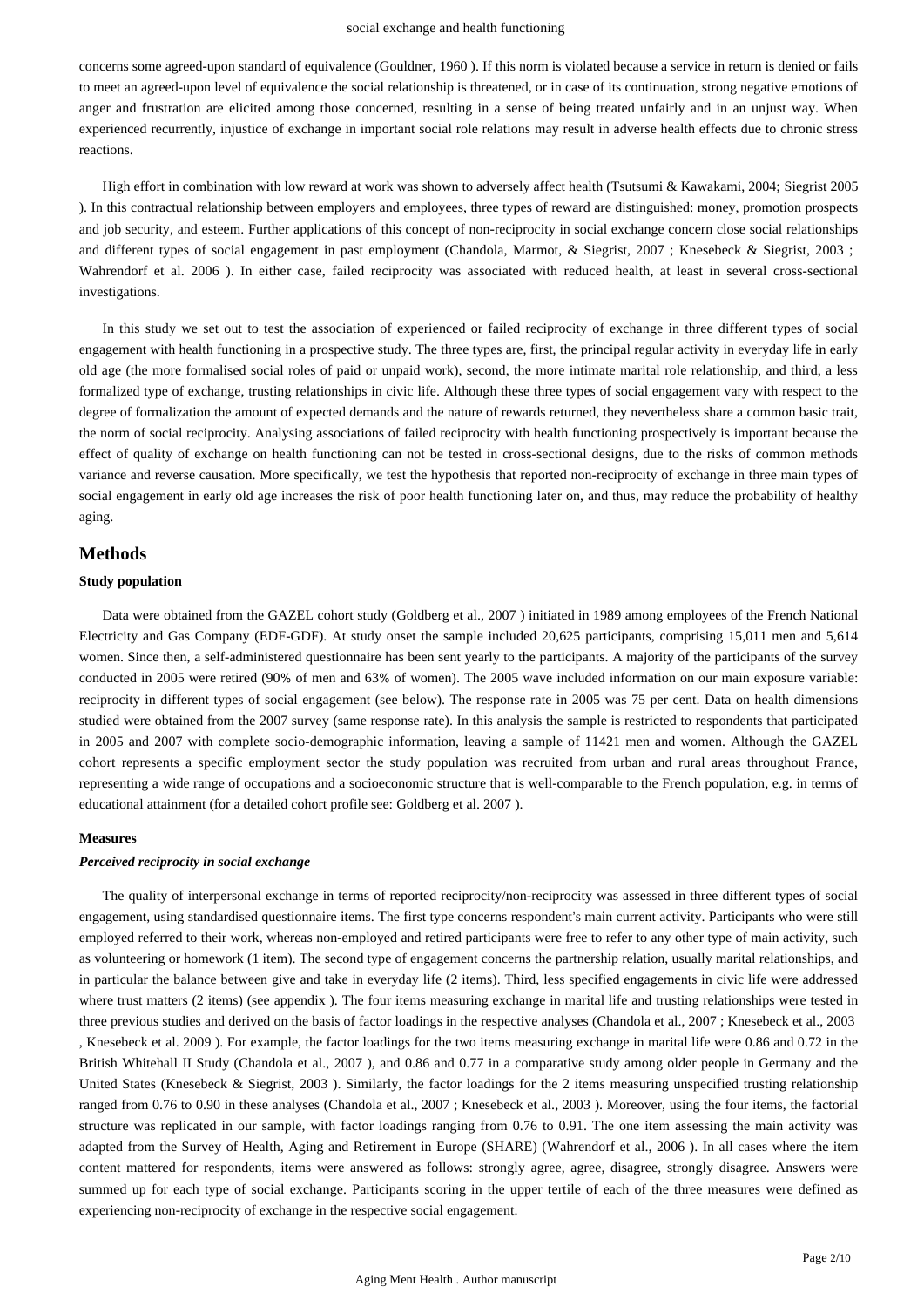#### *Health functioning*

In addition to self rated health, we used two measures of health functioning based on the French standard version of the Short Form 36 Health Survey (SF-36), the mental and physical composite scores (Le Plège, Ecosse, Pouchot, Coste, & Perneger, 2001 ). Self rated health was assessed by the following question: "How do you rate your general health status?" Response categories ranged from 'very good' (coded 1) to 'very poor' (coded 8). This item was previously shown to be strongly associated with physical disease in the GAZEL cohort (P. Goldberg, Gueguen, Schmaus, Nakache, & M. Goldberg, 2001 ). For our analyses, participants with answers ranging from 5 to 8 were classified to exhibit poor health (Goldberg, et al. 2001 ). The SF-36 questionnaire is an internationally validated measure of health functioning that is based on 36 questions assessing specific domains of physical and mental health (Ware & Sherbourne, 1992 ). The domains are physical functioning, social functioning, role limitations due to physical problems, role limitations due to emotional problems, mental health, vitality, bodily pain and general health perception. The internal consistency of the single domains proved satisfactory in our sample (respective Cronbachs alpha vary between 0.73 and 0.94) and two composite scores are derived, a mental composite score (SF-36 MCS) and a physical composite score (SF-36 PCS), both ranging from 0 – 100 with higher scores indicating better health. The psychometric properties of the French SF-36 and the construction of the two scores are fully described elsewhere (Plège et al. 2001 ). In order to include maximum information on health functioning in the analyses, continuous data of the two scores were used.

#### *Additional Measures*

We included a number of additional socio-demographic measures that mainly served as confounders in multivariate models: age, gender, three indicators of socioeconomic position (educational level, income and occupational category). Educational level was assessed by the highest educational degree categorized into four groups (University, Vocational training, Upper secondary education, Lower Secondary education). Income information was based on the total monthly household income using six income classes (adjusted for household size). Occupational category was coded in four categories (senior executive and professional, middle executive, employee, and worker) according to INSEE (French national institute of economic and statistical information) (Desrosières & Thévenot, 2002 ).

#### **Statistical Analysis**

First, descriptive analyses were used to explore sample characteristics (Table 1 ), as well as bivariate inter-correlations of the main variables were studied (Table 2 ). Next, to test our main hypothesis, linear and logistic regression models were calculated to predict the two composite scores, as well as poor self-perceived health status (Table 3 ). For each of the three outcome measures, two consecutive models were estimated. In addition to the main predicting variable of non-reciprocity in social exchange, model 1 included age, gender and three different indicators of socio-economic position (included as categorical variable broken down in dummy variables). In model 2, we added self-rated health at baseline, in order to adjust for its effect on prospective health functioning. The decision to enter all three indicators of socioeconomic position simultaneously is based on evidence that they cannot be used interchangeably in social epidemiological studies (Geyer, Hemström, Peter & Vagerö, 2006 ). All multivariate models were calculated for the total sample and separately for women and men.

## **Results**

#### **Descriptive findings**

79.2 per cent of the participants were men (Table 1 ). The age range was 52 to 66 years with a mean age of 60.17 years. According to our definition, 33.2 per cent, 18.9 per cent and 24.8 per cent of men and women were considered experiencing lack of reciprocity in their principal activity, or with their partner, or in general trust relationship. The number of respondents was relatively small in case of general trust relationship, indicating that in many cases the respondents did not at all experience such a failed trusting relationship. With respect to socioeconomic position a majority of men and women had a vocational training diploma (50.2 per cent) and were either senior executives or middle executives. 5.3 per cent were in the lowest and 15.6 per cent in the highest income category.

Table 2 displays all the correlation coefficients between the main variables. We observe that the three dimensions of non-reciprocity are significantly correlated, with strongest associations between main activity and trusting relationships. In addition, findings indicate that a lack of reciprocity is more prevalent among women and among people with low socioeconomic position. According to our main hypothesis, all types of non-reciprocity are associated with health functioning and self-rated health (strongest associations for SF-36 MCS). However, in view of the large sample size, the statistical significance must be interpreted with some caution. Next, we calculated multivariate regressions models and adjusted for important confounders (table 3 ). Specifically, the influence of self-perceived health at baseline and of socio-economic position was considered.

#### **Multivariate findings**

To test the main hypothesis, multivariate models with the three prospective health outcomes were estimated (see table 3 ). In Model 1 each type of non-reciprocity in social exchange was significantly associated with all prospective health measures (controlling for gender, age and socio-economic position). Compared with people who were satisfied with their social exchange (reciprocity), those experiencing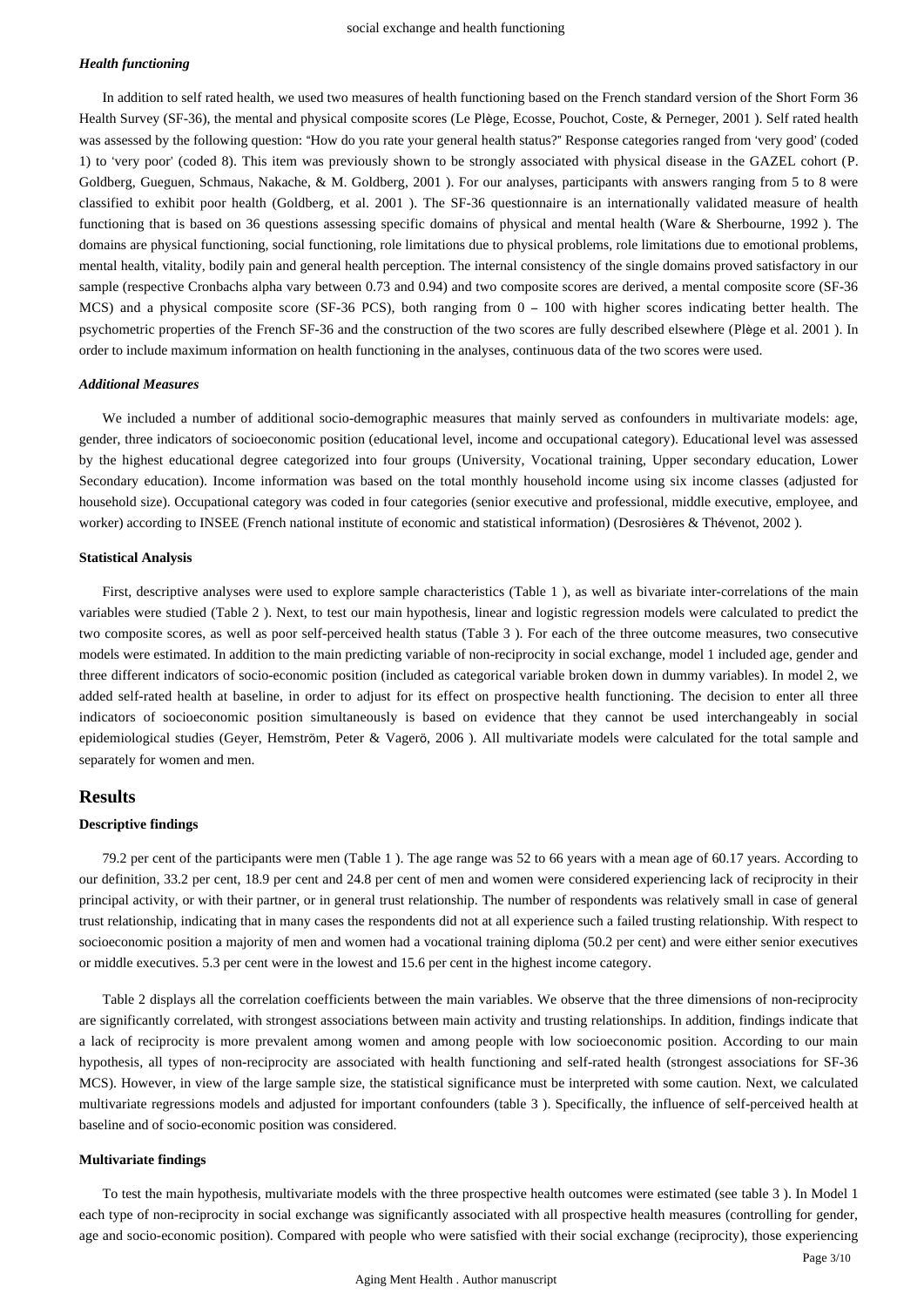an imbalance between give and take were found to have lower scores on both composite scores of health functioning. Moreover, they were more likely to report poor self-rated health. For mental health (MCS), the association was somewhat stronger for partnership than for the remaining two categories, but this was not the case for physical health (PCS) and self-rated health. With regard to the gender specific analyses, no systematic differences were found between men and women. Thus non-reciprocity exerts similar effects for men and women in this dataset. Importantly, after further adjustment for baseline self-rated health (model 2) all associations were attenuated, but in a majority of cases remained statistically significant.

In addition to the gender-specific findings displayed in table 3 , we tested whether interaction effects between non-reciprocity and the three indicators of socio-economic positions were significant, but found no evidence for effect modification of non-reciprocity by socio-economic position.

### **Discussion**

This paper uses data from the Gazel cohort to test associations between perceived non-reciprocity in three different types of role-related social exchange and health functioning in early old age. The main finding demonstrates consistent effects of these types of exchange on mental and physical health functioning. In addition, effects on self-reported health are observed. Effects on mental health are relatively stronger, but their magnitude does not vary according to type of exchange. Findings remain significant after adjustment for age, gender, socio-economic position and baseline self-rated health, although the latter variable attenuates the size of effects.

These results support the notions of active and productive ageing, but add a new element by highlighting the importance of the quality of exchange, and specifically to the experience of reciprocity in terms of recognition, reward or symmetry of give and take. To our knowledge, this is the first study documenting the predictive role of perceived non-reciprocity for reduced health functioning in early old age across three different types of role-related social exchange. Results support the general significance of the norm of social reciprocity for cooperative exchange in main social roles (Gintis, Bowles, Boyd, & Fehr, 2005 ).

Previous prospective investigations documented strong effects of non-reciprocal exchange in case of the work role on reduced health functioning (Kuper, Singh-Manoux, Siegrist & Marmot, 2002 ; Stansfeld, Bosma, Hemingway, & Marmot, 1998 ). Associations of non-reciprocal exchange in marital roles and in trusting relationships with reduced health functioning and poor self-reported health were reported cross-sectionally but not prospectively (Chandola et al., 2007 ; Knesebeck & Siegrist, 2003 ; Knesebeck, Dragano, Moebus, Jö ckel, Erbel, & Siegrist, 2009 ). Importantly, in two of these studies (Chandola et al., 2007 ; Knesebeck & Siegrist 2003 ) the observed effect of non-reciprocity on health persisted after adjustment for relevant components of negative social support, thus indicating independent effects of these two constructs.

While experienced or failed reciprocity in social exchange is relevant for emotional well-being and health functioning in all stages of life, its significance may be particularly pronounced in early old age. This is due to the fact that this period is marked by social transition and associated potential socio-emotional vulnerability (Mein, Martikainen, Hemingway, Stansfeld, & Marmot, 2003 ). For instance, with transition from regular employment to retirement, engagement in more proximate types of social exchange usually becomes more prevalent and more important (Rotolo, 2000 ). As it is less likely that continued exposure to non-reciprocal transactions in these more proximate relationships can be compensated by alternative types of rewarding social exchange, negative effects on wellbeing are more likely to occur.

In this study, we were not able to elucidate the pathways between perceived non-reciprocity in social exchange and reduced physical and mental health functioning. Whereas a reporting bias cannot be ruled out, leaving those with experienced non-reciprocity at baseline at higher susceptibility of reporting reduced health functioning two years later, it is probable that psychobiological effects of strong negative emotions resulting from reward frustration to some extent contribute to this explanation. Experimental research demonstrates pronounced stress reactions resulting from unfair social exchange, in particular in case of investments made in anticipation of some equivalence of return (Kiecolt-Glaser, 1997 ; Kiecolt-Glaser, 2005 ; Abler, Walter, Erk, 2005 ).

Although the prospective design and theoretical basis of this study must be considered particular strengths, this study suffers from several limitations. First, we were not able to rule out a reporting bias of non-reciprocity caused by some unobserved personality characteristics, such as neuroticism, negative affectivity or depression. Yet, previous studies testing adverse health-effects of non-reciprocity demonstrated that these effect remain statistically significant after adjusting for negative affectivity (Bosma, Peter, Siegrist, & Marmot, 1998 ; Buddeberg-Fischer, Klaghofer, Stamm, Siegrist, & Buddeberg, 2008 ; Knesebeck et al. 2009 ) a main possible confounder in this respect (Spector, Zapf, Chen & Frese, 2000 ). Second, the measurement of non-reciprocity was restricted to participants' appraisal, thus excluding potential external validation and exploration of causation. Further studies are needed to improve the measurement of reciprocal exchange, specifically in less formalized roles, to extent the number of measurement waves and the time frame of analyses. An additional limitation points to the fact that, despite a fairly generalizable population and a comparable low attrition rate of the initial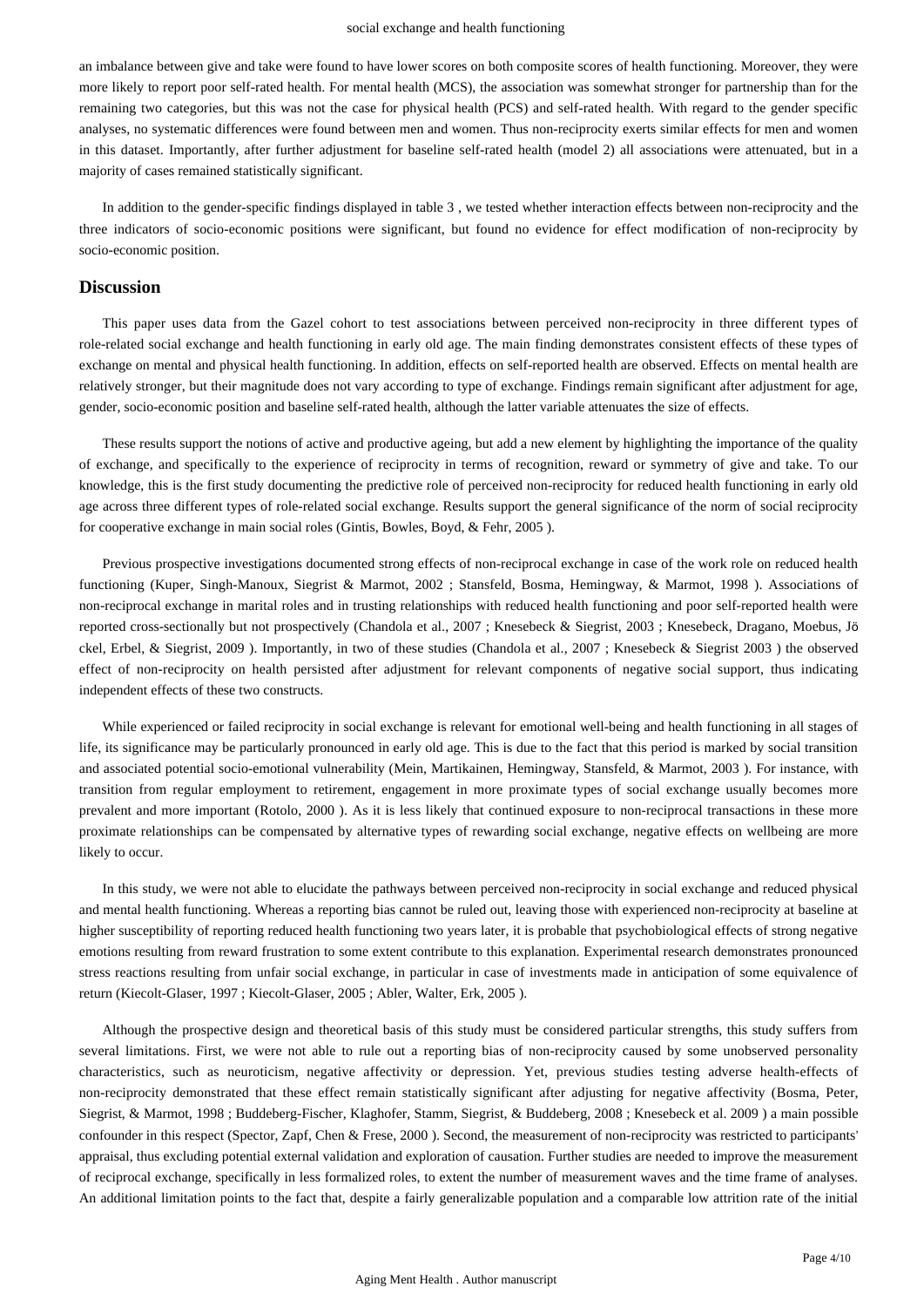sample (Goldberg et al. 2007), important segments of the general population (e.g. non-working women, manual occupations) are underrepresented. Finally, baseline values of SF-36 in 2005 were not collected, and we therefore introduced self-reported health as a proxy measure for respective adjustment in multivariate analysis.

In conclusion, despite the reported limitations, this study supports the notion, that perceived non-reciprocity in three different types of social exchange in early old age is prospectively linked to reduced health functioning, in particular mental health functioning. Conversely, experienced reciprocity in social engagement contributes to emotional well-being and health functioning. By recognizing the importance of balanced exchange between efforts and rewards in cooperative social exchange for health and well being, policy programs can be developed and implemented accordingly.

#### **Ackowledgements:**

The Gazel cohort is funded by grants from EDF-GDF (Electricité de France-Gaz de France) in association with INSERM (Institut National de la Santé de de la Recherche Médicale). We would like to thank all the staff of the Équipe Risques Postprofessionnels – Cohortes de l'Unité mixte 687 INSERM -CNAMTS. Very special thanks to the participants of the GAZEL cohort.

#### **Appendix**

# **Items for measuring perceived reciprocity in social exchange**

Principal regular activity in everyday life (Activity)

When I think about my major activity (job, looking after home, voluntary work…), I have always received the recognition I deserve.

Marital role relationship (Partner)

- I have always been satisfied with the balance between what I have given my partner and what I have received in return.
- I often had to put the relationship with my partner ahead of my own needs in order to maintain a good relationship.

Trusting relationships in civic life (Trust)

- I have been seriously disappointed or hurt by someone to whom I gave my trust.
- Someone has committed an injustice against me or betrayed me without me being compensated for it.

#### **References:**

- Abler B , Walter H , Erk S . 2005 ; Neurol correlates of frustration . Neuroreport . 16 : 669 672
- Editor: Baltes PB , Baltes M . 1990 ; Successful aging: Perspectives from the behavorial-sciences . Cambridge Cambridge University Press ;
- Bath PA, Deeg D. 2005; Social engagement and health outcomes among older people: introduction to a special section . European Journal of Ageing . 2: (1) 24 30
- Berkman LF , Glass TA . Editor: Berkman LF , Kawachi I . 2000 ; Social Integration, Social Networks, Social Support, and Health . Social Epidemiology . Oxford University Press ;
- Bosma H , Peter R , Siegrist J , Marmot M . 1998 ; Two alternative job stress models and the risk of coronary heart disease . American Journal of Public Health . 88 : (1 ) 68 74
- Buddeberg-Fischer B , Klaghofer R , Stamm M , Siegrist J , Buddeberg C . 2008 ; Work stress and reduced health in young physicians: prospective evidence from Swiss residents . International Archives of Occupational and Environmental Health . 82 : (1 ) 31 - 38
- Editor: Caro F , Bass S , Chen Y . 1993 ; Introduction: achieving an aging productive society . Achieving a Productive Aging Society . 3 25 London Auburn House ;
- Chandola T , Marmot M , Siegrist J . 2007 ; Failed reciprocity in close social relationships and health: Findings from the Whitehall II study . Journal of Psychosomatic Research . 63 : (4 ) 403 - 11
- Cosmides L , Tooby J . Editor: Barkow JH , Cosmides L , Tooby J . 1992 ; Cognitive adaptation for social exchange . The Adapted Mind: Evolutionary Psychology and the Generation of Culture . 163 - 228 New York Oxford University Press ;
- Cumming E , Henry WE . 1961 ; Growing old: The Process of Disengagement . New York Basic Books ;
- Desrosières A , Thévenot T . 2002 ; Les Catégories Socioprofessionnelles . Paris La Découverte ;
- Dragano N , He Y , Moebus S , Jöckel KH , Erbel R , Siegrist J . 2008 ; Two models of job stress and depressive symptoms . Social Psychiatry and Psychiatric Epidemiology . 43 : (1 ) 72 - 78
- Ernst JM , Cacioppo JT . 1999 ; Lonely hearts: Psychological perspectives on loneliness . Applied and Preventive Psychology . 8 : (1 ) 1 22
- Everard KM , Lach HW , Fisher EB , Baum MC . 2000 ; Relations of activity and social support to the functional health of older adults . Journal of Gerontology, Social Sciences . 55 : (B ) 208 - 212
- Fehr E , Fischbacher U . 2003 ; The nature of human altruism . Nature . 425 : (6960 ) 785 791
- Geyer S , Hemström Ö , Peter R , Vagerö D . 2006 ; Education, income, and occupational class cannot be used interchangeably in social epidemiology. Empirical evidence against a common practice . Journal of Epidemiology and Community Health . 60 : 804 - 810
- Editor: Gintis H , Bowles S , Boyd R , Fehr E . 2005 ; Moral Sentiments and Material Interests . The foundation of Cooperation in Economic Life . Massachusetts The MIT Press ;
- Goldberg M , Leclerc A , Bonenfant S , Chastang JF , Schmaus A , Kaniewski N . 2007 ; Cohort profile: the GAZEL Cohort Study . International Journal of Epidemiology . 36  $: (1)$  32 - 39
- Goldberg P , Gueguen A , Schmaus A , Nakache JP , Goldberg M . 2001 ; Longitudinal study of associations between perceived health status and self reported diseases in the French Gazel cohort . Journal of Epidemiology and Community Health . 55 : (4 ) 233 - 238
- Gouldner AW . 1960 ; The Norm of Reciprocity: A Preliminary Statement . American Sociological Review . 25 : (2 ) 161 78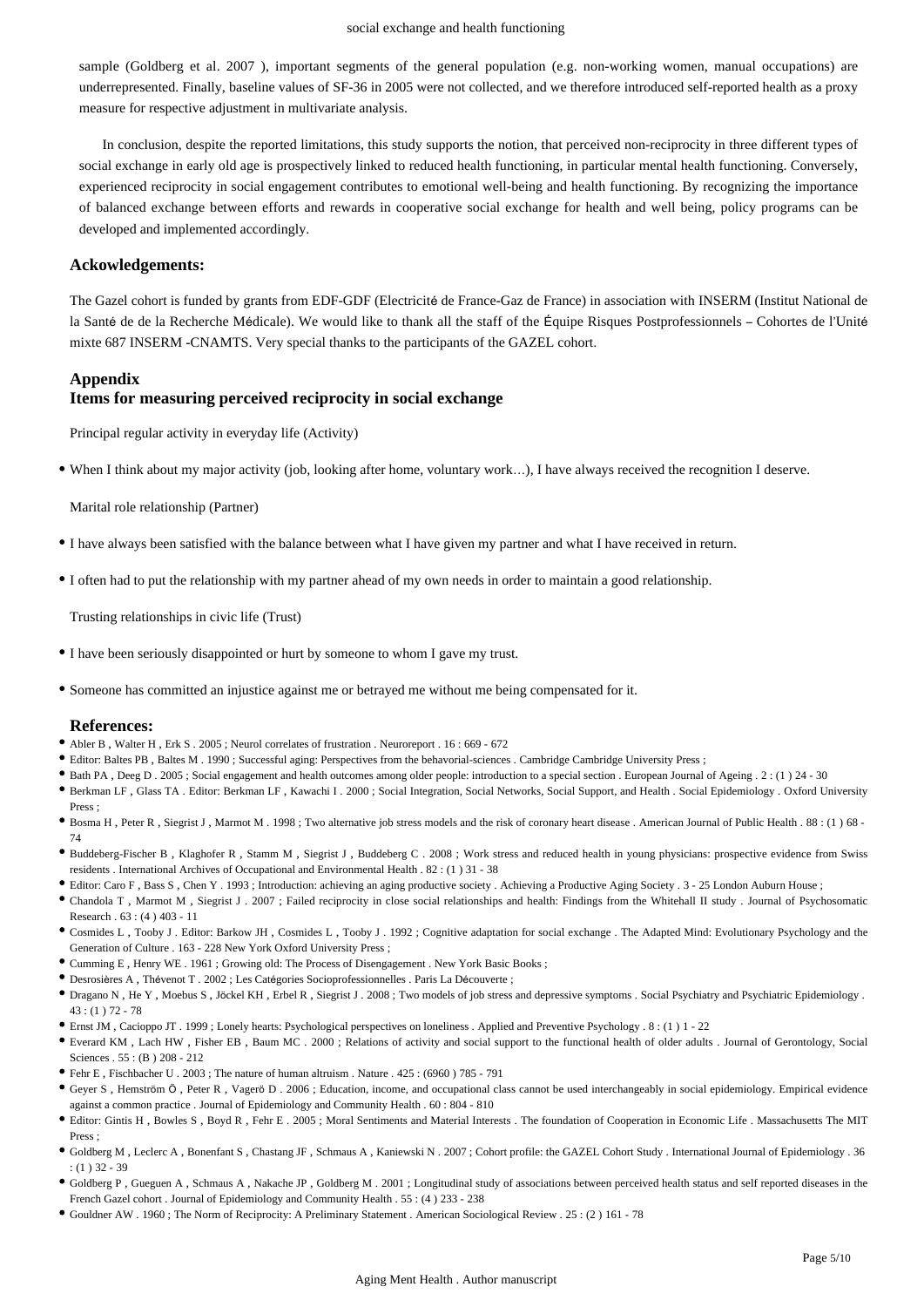- Havighurst RJ , Neugarten BL , Tobin SS . Editor: Neugarten BL . 1968 ; Disengagement and patterns of aging . Middle Age and Aging . 161 172 Chicago and London The University of Chicago Press ;
- Judge TA , Erez A , Thoresen CJ . 2000 ; Why negative affectivity (and self-deception) should be included in job stress research: Bathing the baby with the bath water . Journal of Organizational Behavior . 21 : (1 ) 101 - 11
- Knesebeck Ovd , Siegrist J . 2003 ; Reported nonreciprocity of social exchange and depressive symptoms. Extending the model of effort-reward imbalance beyond work . Journal of Psychosomatic Research . 55 : (3 ) 209 - 214
- Knesebeck Ovd , Dragano N , Moebus S , Jöckel K-H , Erbel R , Siegrist J . 2009 ; Psychosoziale Belastungen in sozialen Beziehungen und gesundheitliche Einschränkungen . Psychotherapie, Psychosomatik, Medizinische Psychologie . 59 : 186 - 193
- Kuper H , Singh-Manoux A , Siegrist J , Marmot M . 2002 ; When reciprocity fails: effort-reward imbalance in relation to coronary heart disease and health functioning within the Whitehall II study . Occupational and Environmental Medicine . 59 : (11 ) 777 - 784
- Kuper H , Singh-Manoux A , Siegrist J , Marmot M . 2002 ; When reciprocity fails: effort-reward imbalance in relation to coronary heart disease and health functioning within the Whitehall II study . Occupational and Environmental Medicine . 59 : (11 ) 777 - 784
- Kiecolt-Glaser JK , Glaser R , Cacioppo JT , MacCallum RC , Snydersmith M , Kim C . 1997 ; Marital conflicts in older adults: endocrinological and immunological correlates . Psychosomedic Medicine . 59 : 339 - 349
- Kiecolt-Glaser JK , Loving TJ , Stowell JR , Malarkey WB , Lemeshow S , Dickinson SL . 2005 ; Hostile marital interactions, proinflammatory cytokine production, and wound healing . Archive of General Psychiatry . 62 : 1377 - 1384
- Le Plège A , Ecosse E , Pouchot J , Coste J , Perneger T . 2001 ; Le questionnaire MOS SF-36 Manuel de l'utilisateur et guide d'interprétation des scores . Paris Edition ESTEEM ;
- Lee S , Colditz GA , Berkman LF , Kawachi I . 2003 ; Caregiving and rish of coronary heat disease in U.S. women: A prospective study . American Journal of Preventive Medicine . 24 : 113 - 119
- McEwen BS . 2007 ; Physiology and neurobiology of stress and adaptation: Central role of the brain . Physiological Reviews . 87 : (3 ) 873 904
- Mein G , Martikainen P , Hemingway H , Stansfeld S , Marmot M . 2003 ; Is retirement good or bad for mental and physical health functioning? Whitehall II longitudinal study of civil servants . Journal of Epidemiology and Community Health . 57 : 46 - 49
- Mendes de Leon CF . 2005 ; Social engagement and successful aging . European Journal of Ageing . 2 : (1 ) 64 66
- Musick MA , Herzog AR , House JS . 1999 ; Volunteering and mortality among older adults: findings from a national sample . Journal of Gerontology: Psychological Sciences . 58 : 173 - 180
- Rotolo T . 2000 ; A time to join, a time to quit: the influence of life cycle transitions on voluntary association membership . Social Forces . 78 : 1133 1161
- Schultz W . 2004 ; Neural coding of basic reward terms of animal learning theory, game theory, microeconomics and behavioural ecology . Current Opinion in Neurobiology 14 : (2 ) 139 - 147
- Siegrist J . 1996 ; Adverse health effect of high effort low reward conditions at work . Journal of Occupational Health Psychology . 1 : 27 43
- Siegrist J . 2005 ; Social reciprocity and health: new scientific evidence and policy implications . Psychoneuroendocrinology . 30 : (10 ) 1033 1038
- Siegrist J , Knesebeck Ovd , Pollack CE . 2004 ; Social productivity and well-being of older people: A sociological exploration . Social Theory & Health . 2 : 1 17
- Singer T , Kiebel SJ , Winston JS , Dolan RJ , Frith CD . 2004 ; Brain Responses to the Acquired Moral Status of Faces . Neuron . 41 : (4 ) 653 662
- Spector P , Zapf D , Chen P , Frese M . 2000 ; Why negative affectivity should not be controlled in job stress research: don't throw the baby out with the bath water . Journal of Organizational Behavior . 72 : 79 - 95
- Stansfeld SA , Bosma H , Hemingway H , Marmot MG . 1998 ; Psychosocial work characteristics and social support as predictors of SF-36 health functioning: the Whitehall II study . Psychosomatic Medicine . 60 : (3 ) 247 - 255
- Van Vegchel N , De Jonge J , Bosma H , Schaufeli W . 2005 ; Reviewing the effort-reward imbalance model: drawing up the balance of 45 empirical studies . Social Science & Medicine . 60 : 1117 - 1131
- Van Willigen M . 2000 ; Differential benefits of volunteering across the life course . Journal of Gerontology: Psychological Sciences . 55 : 308 318
- Wahrendorf M , Knesebeck Ovd , Siegrist J . 2006 ; Social productivity and well-being of older people: Baseline results from the SHARE study . European Journal of Ageing .  $3: (2)$  67 - 73
- Ware J , Sherbourne CD . 1992 ; The MOS 36-item short-form health survey (SF-36). I. Conceptual framework and item selection . Medical Care . 30 : (6 ) 473 483
- Yee JL , Schulz R . 2000 ; Gender differences in psychiatric morbidity among family caregivers: A review and analysis . The Gerontologist . 40 : 147 164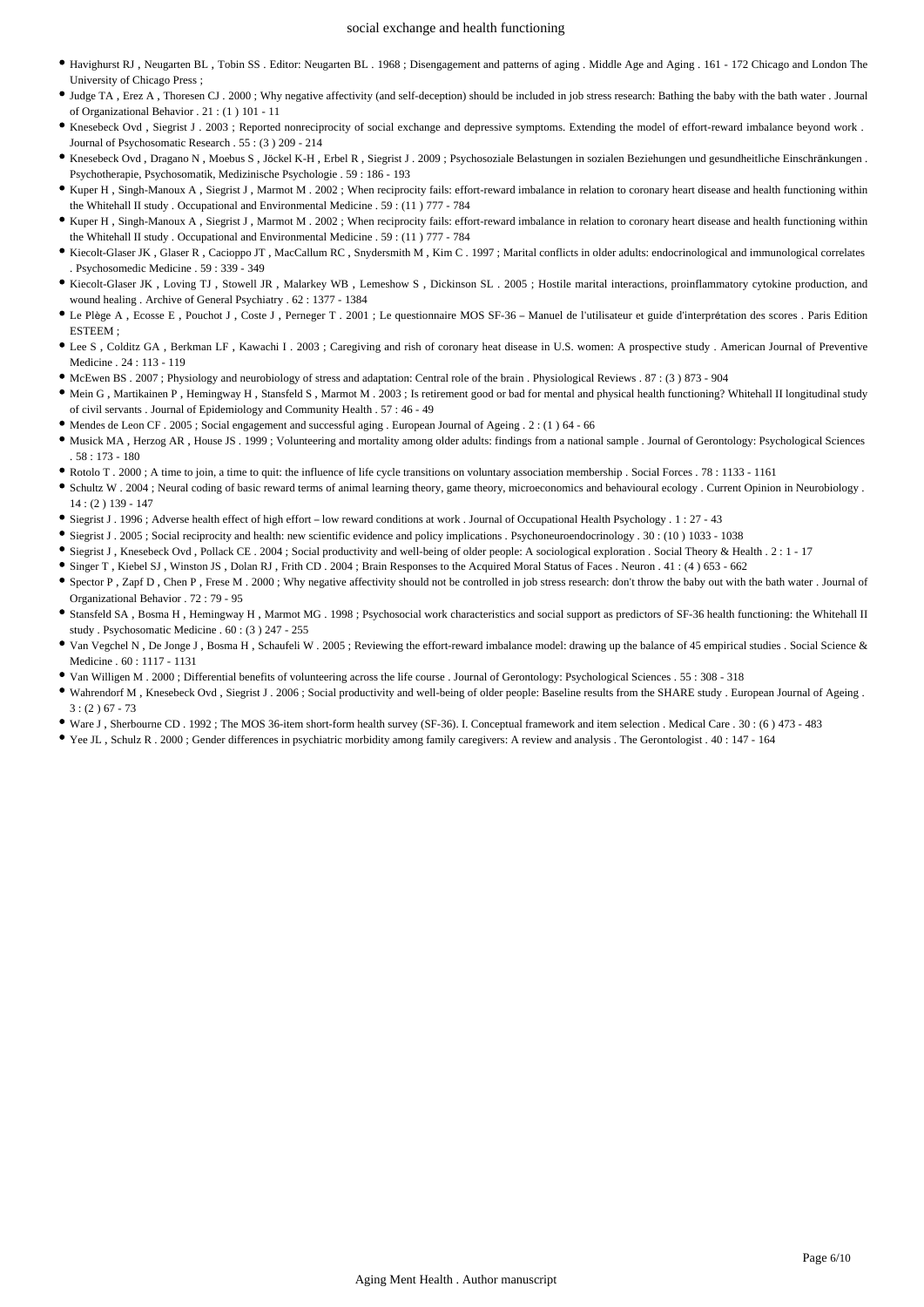| Table 1                                               |  |
|-------------------------------------------------------|--|
| Description of measures and sample (N max = $11421$ ) |  |

| Variable (Year of measurement)   | <b>Categories or range</b> | $\%$ or mean | N     |
|----------------------------------|----------------------------|--------------|-------|
| Gender (2005)                    | Male                       | 76.0         | 8679  |
|                                  | Female                     | 24.0         | 2742  |
| Age (2005)                       | $52 - 66$ years            | 60.4         | 11421 |
| Educational level (1989)         | University                 | 21.1         | 2410  |
|                                  | Vocational training        | 52.7         | 6022  |
|                                  | Upper secondary education  | $7.4\,$      | 846   |
|                                  | Lower Secondary education  | 18.8         | 2143  |
| Household income classes (2002)  | $<1601$ €                  | 6.3          | 715   |
|                                  | $1601 - 1981 \in$          | 18.4         | 2104  |
|                                  | 1982-2591€                 | 14.3         | 1634  |
|                                  | $2592 - 3810 \in$          | 38.1         | 4357  |
|                                  | 3811-4573€                 | 9.6          | 1095  |
|                                  | $>= 4574$ €                | 13.3         | 1516  |
| Household size (2002)            | $1 - 15$                   | 2.3          | 11421 |
| Occupational category (2002)     | Senior executive           | 33.7         | 3854  |
|                                  | Middle executive           | 55.1         | 6292  |
|                                  | Employee                   | 5.8          | 657   |
|                                  | Worker                     | 5.4          | 616   |
| Retired                          | $\rm No$                   | 18.6         | 2127  |
|                                  | yes                        | 81.4         | 9288  |
| Non-Reciprocity: Activity (2005) | No                         | 68.8         | 6915  |
|                                  | yes                        | 31.2         | 3139  |
| Non-Reciprocity: Trust (2005)    | No                         | 73.2         | 4487  |
|                                  | Yes                        | 26.8         | 1643  |
| Non-Reciprocity: Partner (2005)  | $\rm No$                   | 81.5         | 7865  |
|                                  | Yes                        | 18.5         | 1790  |
| SF-36 MCS (2007)                 | $6.1 - 71.3$               | 48.4         | 10189 |
| SF-36 PCS (2007)                 | $13.6 - 69.0$              | 50.0         | 10189 |
| Self-reported health (2005)      | Good $(1-4)$               | 66.4         | 7589  |
|                                  | Poor $(5-8)$               | 33.6         | 3832  |
| Self-reported health (2007)      | Good $(1-4)$               | 65.4         | 7007  |
|                                  | Poor $(5-8)$               | 34.6         | 3699  |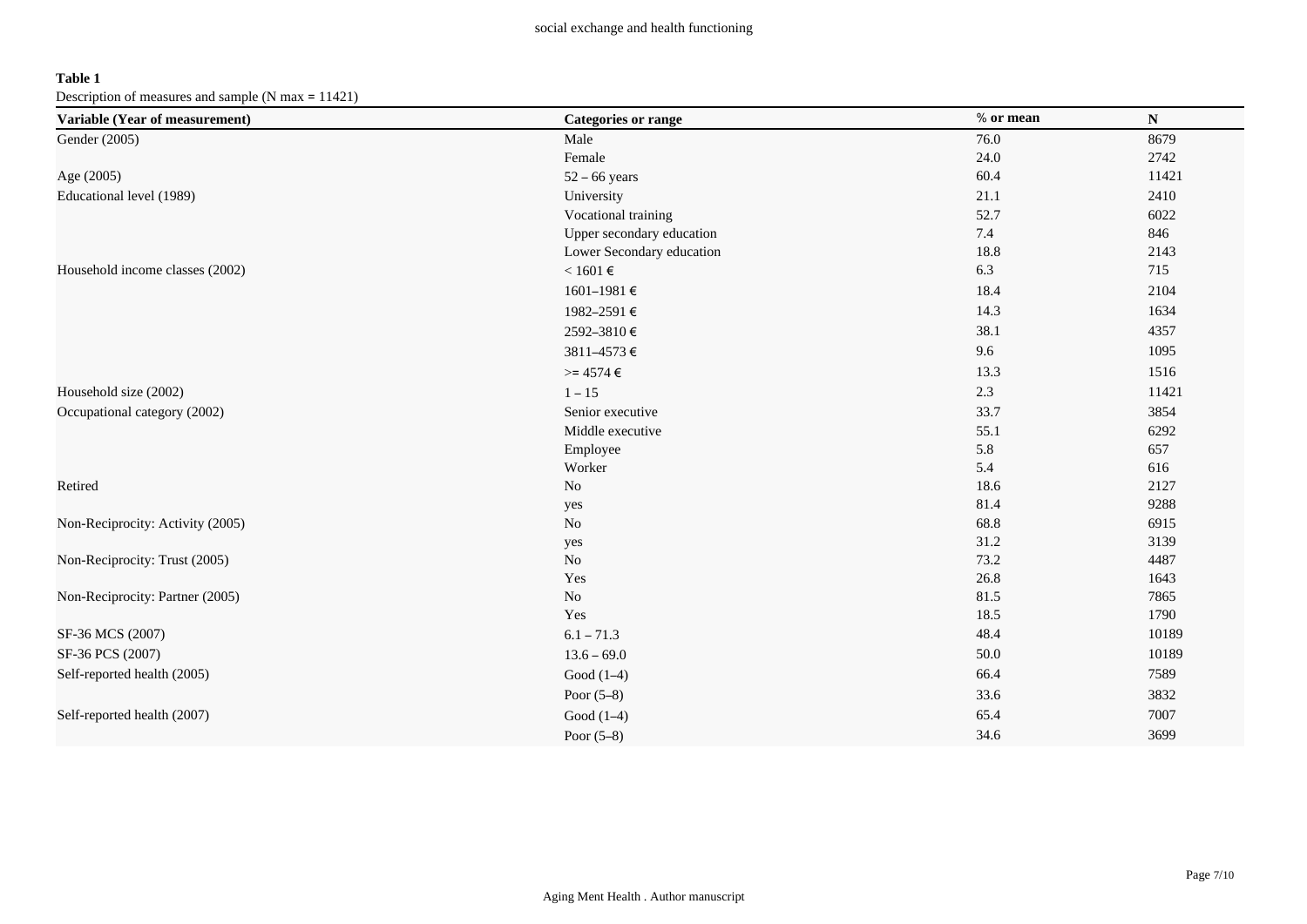# **Table 2**

Intercorrelations between main variables

|                                    |               |                               | 3                |                        | 5              | 6           |                  | 8           | 9              | 10          | 11          | <b>12</b> |
|------------------------------------|---------------|-------------------------------|------------------|------------------------|----------------|-------------|------------------|-------------|----------------|-------------|-------------|-----------|
| 1. Non reciprocity Activity        |               |                               |                  |                        |                |             |                  |             |                |             |             |           |
| 2. Non reciprocity Trust           | $0.23$ ***    |                               |                  |                        |                |             |                  |             |                |             |             |           |
| 3. Non reciprocity Partner         | $0.17$ ***    | $0.20$ ***                    |                  |                        |                |             |                  |             |                |             |             |           |
| 4. SF-36 MCS                       | $-0.17***$    | $-0.19***$                    | ***<br>$-0.21$   |                        |                |             |                  |             |                |             |             |           |
| 5. SF-36 PCS                       | $-0.08$ ***   | $-0.10$ <sup>***</sup>        | $***$<br>$-0.04$ | $0.06$ ***             |                |             |                  |             |                |             |             |           |
| 6. Poor self-perceived health 2005 | $0.13***$     | $0.12$ ***                    | $***$<br>0.11    | $-0.30$ <sup>***</sup> | ***<br>$-0.34$ |             |                  |             |                |             |             |           |
| 7. Poor self-perceived health 2007 | $***$<br>0.11 | $***$<br>0.11                 | $0.11$ ***       | $-0.38$ ***            | ***<br>$-0.42$ | ***<br>0.54 |                  |             |                |             |             |           |
| 8. Gender <sup>a</sup>             | $-0.09$ ***   | $***$<br>$-0.09$ <sup>"</sup> | $-0.19$ ***      | $0.18$ ***             | $0.04***$      | $-0.06$ *** | $***$<br>$-0.04$ |             |                |             |             |           |
| 9. Age                             | $-0.09$ ***   | 0.01                          | $-0.06$ ***      | $0.07***$              | $-0.10$ ***    | $0.02$ ***  | $0.05***$        | $0.33***$   |                |             |             |           |
| 10. Education b                    | $-0.05***$    | $-0.07***$                    | $-0.00$          | $0.04***$              | $0.07$ ***     | $-0.07$ *** | $-0.08$ ***      | $0.07***$   | $-0.06$ ***    |             |             |           |
| 11. Income $c$                     | $-0.10$ ***   | ***<br>$-0.13$                | $-0.05***$       | $0.06$ ***             | $0.12$ ***     | $-0.13$ *** | $-0.13$ ***      | $-0.03$ *** | ***<br>$-0.08$ | ***<br>0.40 |             |           |
| 12. Occupational category d        | $0.10$ ***    | $0.09***$                     | $0.03***$        | $-0.07***$             | $-0.09$ ***    | $0.10$ ***  | $0.11$ ***       | $-0.15***$  | $-0.07***$     | $-0.40$ *** | $-0.43$ *** |           |

 $\mathbf{a}_0$  = female,  $1$  = male

 $**b**$  **1 = University, 2 = Vocational training, 3 = Upper secondary education, 4 = Lower secondary education** 

**c**<sub>1</sub> = < 1601 €, 2 = 1601–1981 €, 3 = 1982–2591 €, 4 = 2592–3810 €, 5 = 3811–4573 €, 6 = >= 4574 €

**d**<sub>1</sub> = Senior executive, 2 = Middle executive, 3 = Employee, 4 = Worker

- $*$  p < 0.05;
- $*$  \* p < 0.01;
- \*\*\*  $p < 0.001$

# **Table 3**

Associations of non-reciprocity in social exchange and health functioning: Results of linear and logistic regression models (estimates and standard errors)

|                              | Model 1          |        | <b>Model 2</b> |        | N    |  |
|------------------------------|------------------|--------|----------------|--------|------|--|
| <b>SF-36 MCS<sup>a</sup></b> |                  |        |                |        |      |  |
| All                          |                  |        |                |        |      |  |
| Non-reciprocity: Activity    | ***<br>$-3.19$   | (0.21) | $-2.57$ ***    | (0.21) | 9042 |  |
| Non-reciprocity: Trust       | $-3.80$ ***      | (0.29) | $-3.22$ ***    | (0.28) | 5503 |  |
| Non-reciprocity: Partner     | $-4.62$ ***      | (0.26) | $-3.97***$     | (0.25) | 8690 |  |
| Men                          |                  |        |                |        |      |  |
| Non-reciprocity: Activity    | ***<br>$-2.79$   | (0.23) | ***<br>$-2.21$ | (0.23) | 6929 |  |
| Non-reciprocity: Trust       | $-3.15$ ***      | (0.32) | $-2.65$ ***    | (0.31) | 4310 |  |
| Non-reciprocity: Partner     | $***$<br>$-4.68$ | (0.30) | $-4.06$ ***    | (0.29) | 6748 |  |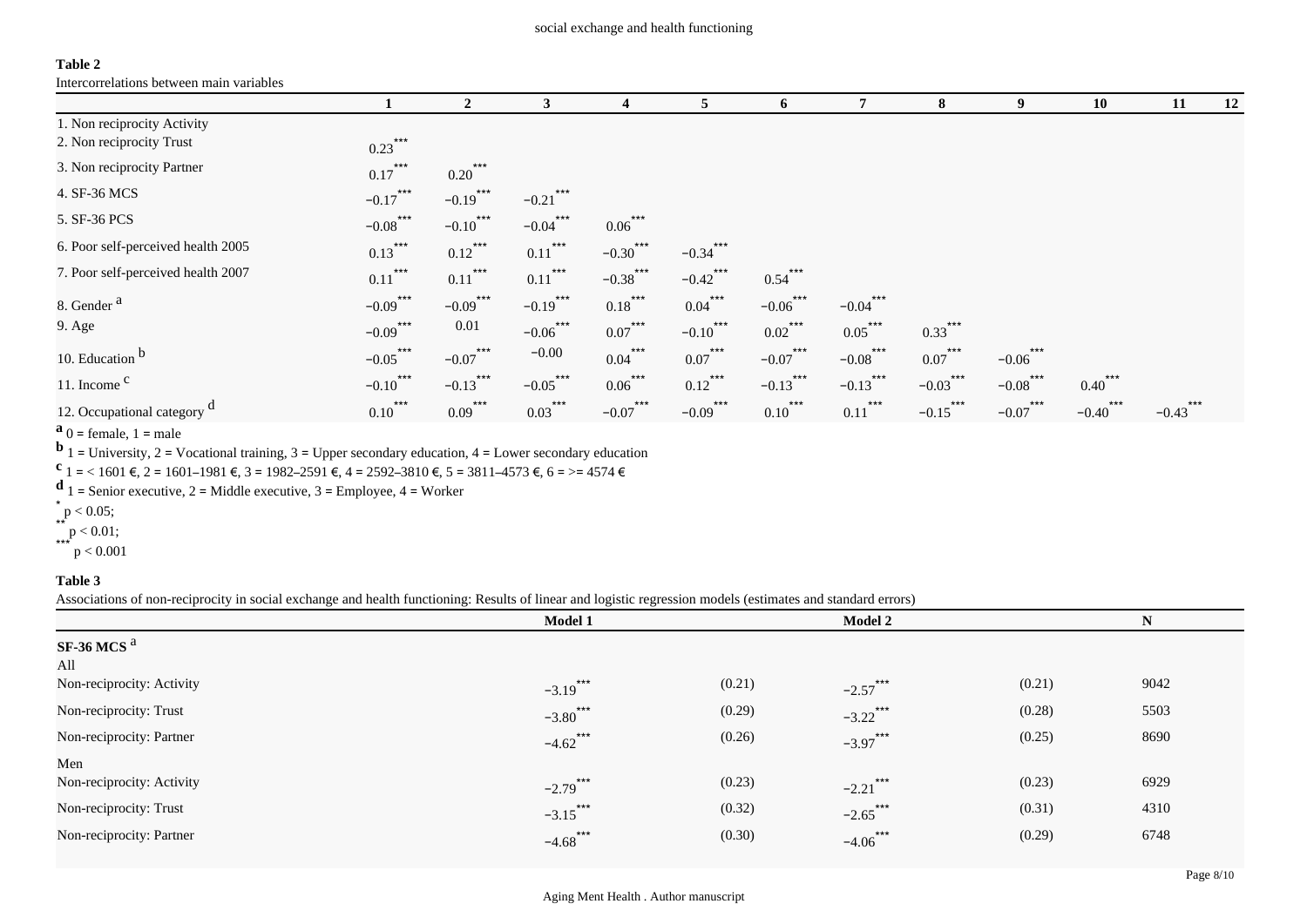social exchange and health functioning

| Women                               |                              |        |                                           |        |      |
|-------------------------------------|------------------------------|--------|-------------------------------------------|--------|------|
| Non-reciprocity: Activity           | $***$<br>$-4.31$             | (0.49) | $***$<br>$-3.51$                          | (0.47) | 2113 |
| Non-reciprocity: Trust              | $***$<br>$-5.77$             | (0.67) | $-4.91$                                   | (0.65) | 1193 |
| Non-reciprocity: Partner            | ***<br>$-4.46$               | (0.53) | $\star\star\star$<br>$-3.73$ <sup>"</sup> | (0.52) | 1942 |
| <b>SF-36 PCS<sup>a</sup></b>        |                              |        |                                           |        |      |
| All                                 | $***$                        | (0.16) |                                           | (0.15) | 9042 |
| Non-reciprocity: Activity           | $-1.06$                      |        | $-0.51$ ***                               |        |      |
| Non-reciprocity: Trust              | $-1.28$                      | (0.22) | $-0.82$ <sup>*</sup>                      | (0.21) | 5503 |
| Non-reciprocity: Partner            | $-0.53$ <sup>2</sup>         | (0.20) | 0.04                                      | (0.19) | 8690 |
| Men<br>Non-reciprocity: Activity    | $***$<br>$-1.15$             | (0.18) | $-0.63***$                                | (0.17) | 6929 |
| Non-reciprocity: Trust              | $***$<br>$-1.16$             | (0.24) | $***$<br>$-0.76$                          | (0.23) | 4310 |
| Non-reciprocity: Partner            | $-0.26$                      | (0.23) | $0.30\,$                                  | (0.22) | 6748 |
| Women                               |                              |        |                                           |        |      |
| Non-reciprocity: Activity           | $-0.80^{*}$                  | (0.36) | $-0.15$                                   | (0.35) | 2113 |
| Non-reciprocity: Trust              | $-1.63$ **                   | (0.50) | $-0.97$ <sup>*</sup>                      | (0.48) | 1193 |
| Non-reciprocity: Partner            | $-0.99$                      | (0.39) | $-0.40$                                   | (0.37) | 1942 |
| Poor self-perceived health b<br>All |                              |        |                                           |        |      |
| Non-reciprocity: Activity           | $1.58***$                    | (0.07) | $1.31***$                                 | (0.07) | 9455 |
| Non-reciprocity: Trust              | $***$<br>1.49                | (0.09) | $1.25$ **                                 | (0.09) | 5742 |
| Non-reciprocity: Partner            | $1.72$ ***                   | (0.10) | $1.46***$                                 | (0.10) | 9087 |
| Men<br>Non-reciprocity: Activity    | $1.55***$                    | (0.09) | $1.29***$                                 | (0.08) | 7240 |
| Non-reciprocity: Trust              | $***$<br>1.48                | (0.11) | $1.26$ **                                 | (0.11) | 4487 |
| Non-reciprocity: Partner            | 1.60                         | (0.11) | $1.31$ **                                 | (0.11) | 7048 |
| Women                               |                              |        |                                           |        |      |
| Non-reciprocity: Activity           | $\star\star\star$<br>1.66    | (0.15) | $1.37$ **                                 | (0.15) | 2215 |
| Non-reciprocity: Trust              | $***$<br>$1.52$ <sup>"</sup> | (0.19) | 1.21                                      | (0.19) | 1255 |
| Non-reciprocity: Partner            | $***$<br>1.99                | (0.20) | $1.81***$                                 | (0.22) | 2039 |

Model 1: adjusted for age, socio-economic position and gender (for the total sample only)

Model 2: M1 + baseline self-perceived health

**a**: unstand. regression coefficients